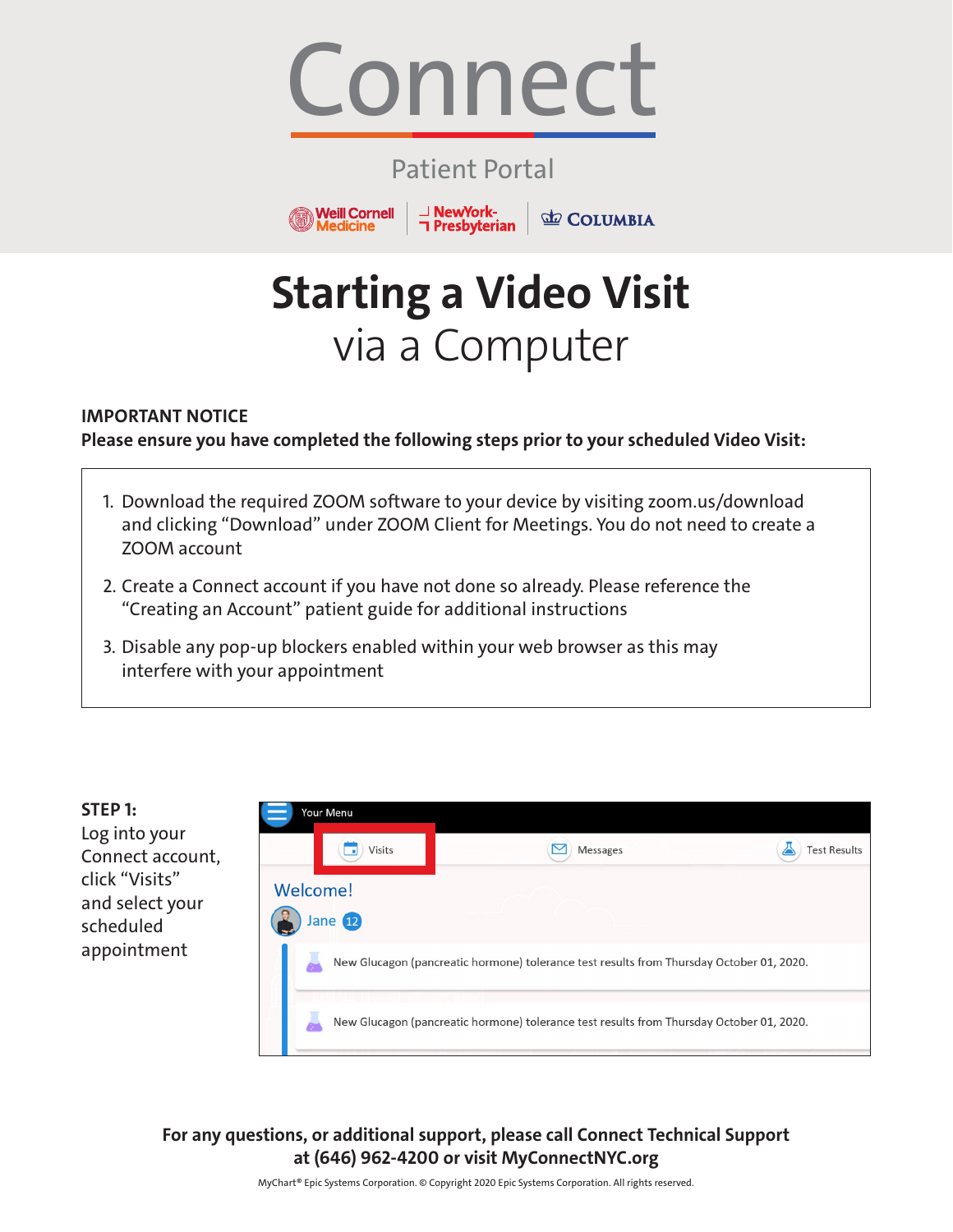

### Patient Portal

**NewYork-Weill Cornell T** Presbyterian **Medicine** 

**COLUMBIA** 

## **Starting a Video Visit** via a Computer

**STEP 2:** Complete the "eCheck-in" process





**For any questions, or additional support, please call Connect Technical Support at (646) 962-4200 or visit MyConnectNYC.org**